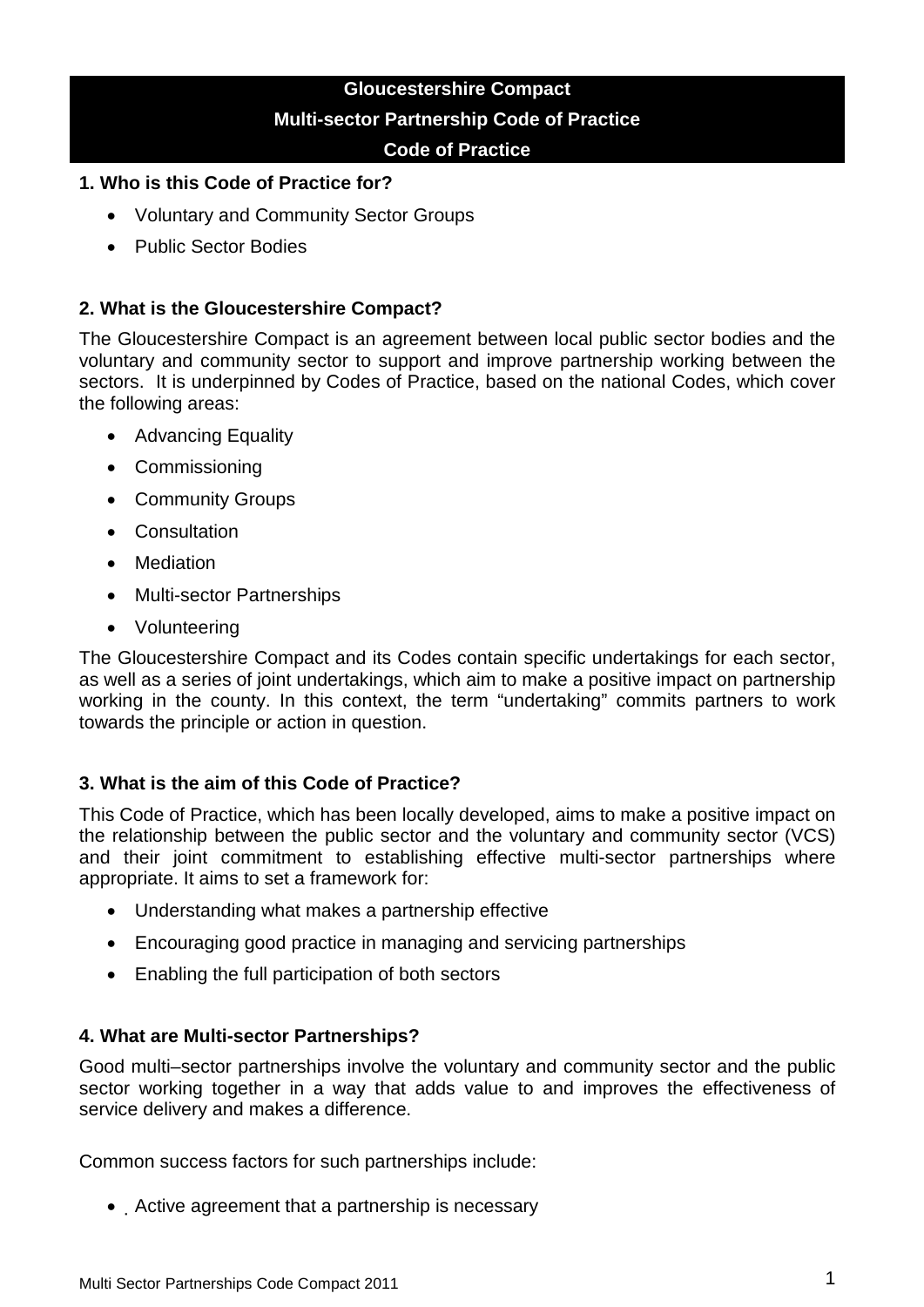- Shared, clear and defined purpose
- Confidence in the commitments and actions of different partners
- Commitment to achieving the best outcomes for end users
- Leadership by respected individuals
- A clear and open decision-making process
- The development of a shared vision of what might be achieved
- Time to build the partnership
- Shared or overlapping agendas
- Good communication between partners
- Effective partnership management

# **5. Joint Undertakings**

All partners to the Gloucestershire Compact are committed to ensuring multi-sector partnerships are made effective in the ways outlined above and undertake to:

- 5.1 Identify common needs, goals and shared priorities which will be effectively addressed through multi-sector partnerships.
- 5.2 Develop and be part of multi-sector partnerships where they can add value to existing work arrangements.
- 5.3 Review the effectiveness of multi-sector partnerships on a regular basis and if not working agree a way forward to improve effectiveness
- 5.4 Develop open and representative multi-sector partnership processes and structures.
- 5.5 Understand what current resources are needed for the multi- sector partnership to work effectively
- 5.6 Ensure that the needs of seldom heard groups are heard and considered by the partnership.
- 5.7 Recognise the value, specific skills and expertise of all sectors.
- 5.8 Clarify organisational interests and recognise the limits and boundaries of participating organisations and sectors.
- 5.9 Support the participation and involvement of participating organisations/sectors.
- 5.10 Provide for induction of new partners and representatives including use of this Code and understanding of other sectors.
- 5.11 Ensure each agency is clear about their role and the commitments involved.
- 5.12 Ensure the role of staff members and volunteers in representing organisations in partnerships is fully recognised within their job roles and supported by their employing or sponsoring organisation.
- 5.13 Identify and support the training and development needs of partnership members, including induction and mentoring.
- 5.14 Be clear whose responsibility it is to ensure sound organisation, management and appropriate resourcing of the partnership including:
	- Clear Terms of Reference for partnership including clarity on where it is positioned within a wider partnership structure
	- Clear and agreed administrative and secretariat function
	- Strategic Plan
	- Communication Strategy